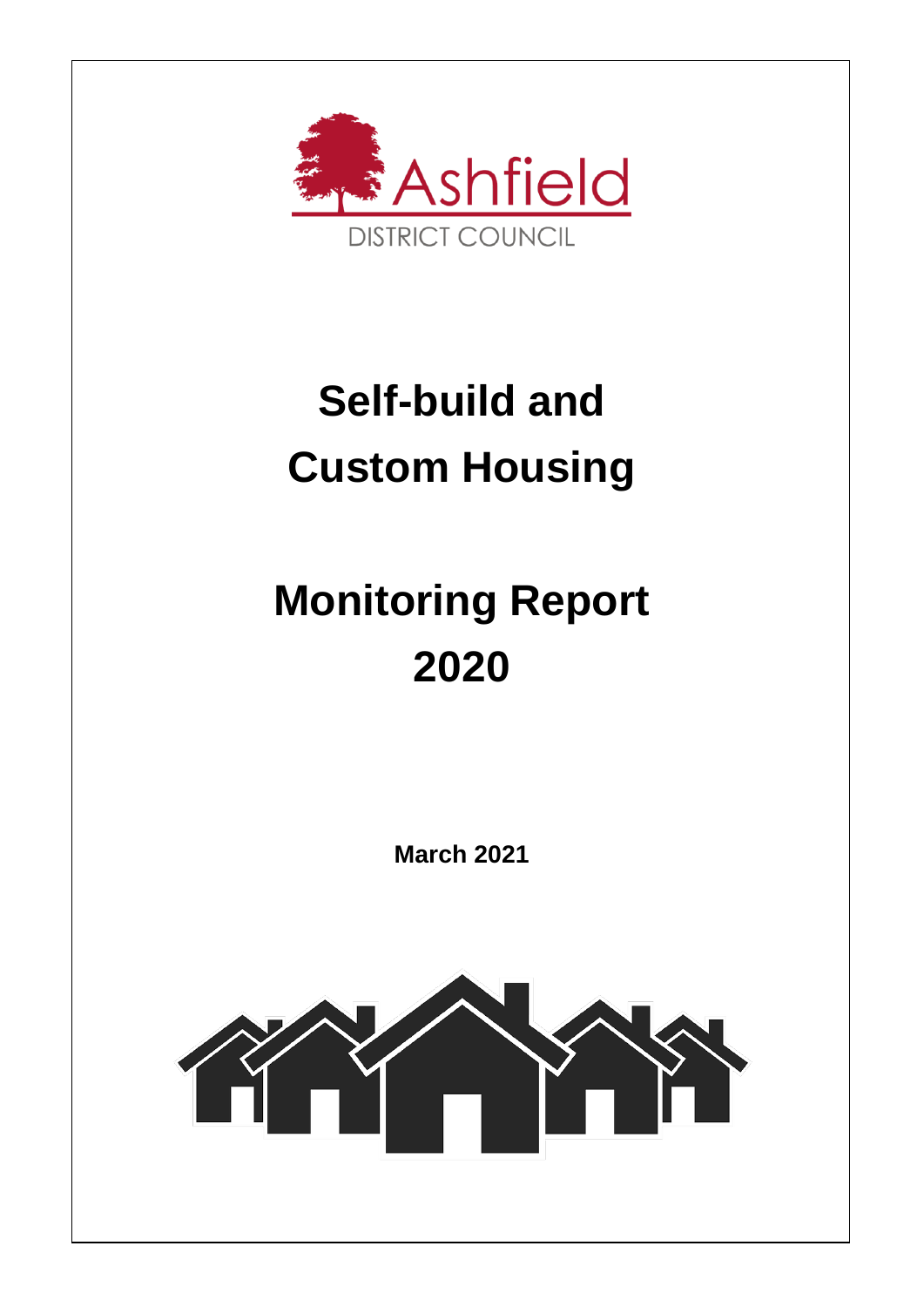#### **1.0 Introduction:**

- 1.1 The Self-build and Custom Housing Act 2015 (as amended by the Housing and Planning Act 2016) places a duty on Local Authorities to keep a register of individuals and associations of individuals who wish to acquire serviced plots of land in their area for their own self-build and custom-build housing, and to publicise their register.
- 1.2 Ashfield District Council shares a joint register with Mansfield and Newark & Sherwood District Councils, as they are within a shared housing market area. You can access the register and further information by clicking [here.](https://www.ashfield.gov.uk/residents/planning-building-control-and-land-charges/forward-planning/self-build-register/)
- 1.3 Furthermore, section 2A of the Self-build and Custom Housing Act 2015, places a duty on Local Authorities to give suitable development permission for enough serviced plots of land to meet the demand for self and custom build housing, as identified on its register, in a given base period. The fifth base period in relation to this is for those entered onto the register during the period 31<sup>st</sup> October 2019 to 30<sup>th</sup> October 2020. Local Authorities can only take into account development permissions that have been granted during each base period.
- 1.4 A development permission is considered suitable if it is development that could include self-build and custom housing.
- 1.5 Further guidance regarding the definition of serviced plots and how authorities should assess the land which is available to meet the demand, is provided in the [Self-build and Custom Housebuilding](https://www.gov.uk/guidance/self-build-and-custom-housebuilding#publicise-register) section of the Planning Practice Guidance.
- 1.6 Unfortunately, the monitoring base period set out for self-build and custom housebuilding does not match the standard monitoring period for the Annual Monitoring Report, produced by the authority, which are based on financial years. Therefore going forward, monitoring details for each base period, which ends in October, will be reported in the Monitoring Reports produced after the end of that financial year.

### **2.0 The Self-build and Custom Housebuilding Register:**

2.1 The Self-build and Custom Housebuilding Register was established in April 2016 and the first base period ran between 1<sup>st</sup> April and 30<sup>th</sup> October 2016. Since then, the base periods have run from 31<sup>st</sup> October until 30<sup>th</sup> October the following year. Total demand should be assessed over 3 base periods, as each relevant authority has 3 years to meet the demand to permission an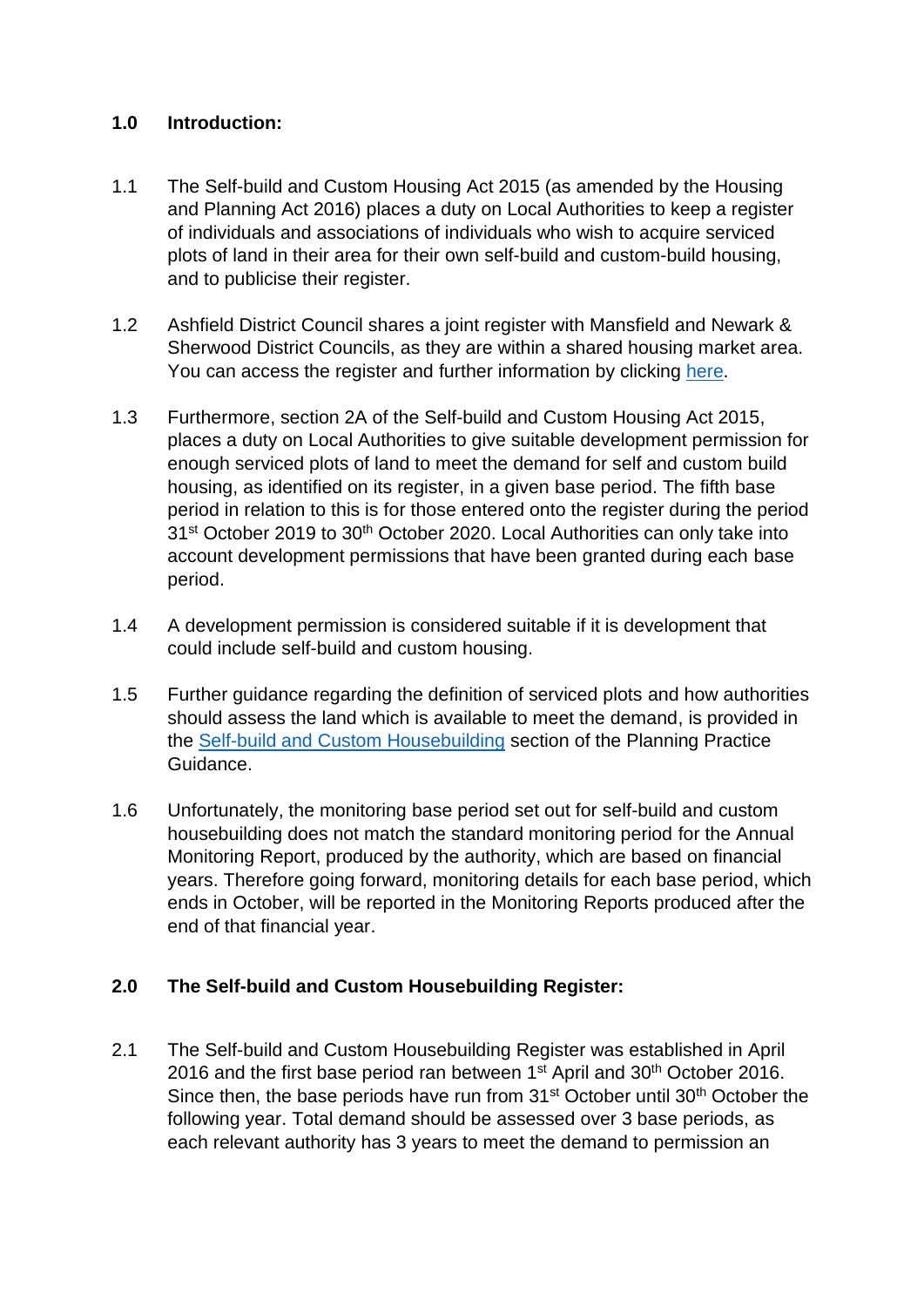equivalent number of plots of land which are suitable for self-build and custom housebuilding.

2.2 The following headline data can therefore be provided:

| Total Entries on Register between 31 <sup>st</sup> Oct 19 to 30 <sup>th</sup> Oct 20 |                |  |  |
|--------------------------------------------------------------------------------------|----------------|--|--|
| <b>Types Of Applicant</b>                                                            |                |  |  |
| As an individual or household                                                        | 17             |  |  |
| As a group/association                                                               | 1              |  |  |
| <b>Current Housing Tenure</b>                                                        |                |  |  |
| <b>Owner Occupied</b>                                                                | 16             |  |  |
| <b>Private Rented</b>                                                                | 1              |  |  |
| Living with Parents                                                                  | 1              |  |  |
| <b>Preferred Type of Dwelling</b>                                                    |                |  |  |
| Detached                                                                             | 16             |  |  |
| Semi-detached                                                                        | 0              |  |  |
| <b>Bungalow</b>                                                                      | $\overline{7}$ |  |  |
| Flat/Apartment                                                                       | 1              |  |  |
| <b>Not Decided</b>                                                                   | 0              |  |  |
| <b>Preferred Number of Bedrooms</b>                                                  |                |  |  |
| 1 bed                                                                                | 1              |  |  |
| 2 bed                                                                                | $\overline{2}$ |  |  |
| 3 bed                                                                                | 7              |  |  |
| 4 bed                                                                                | 10             |  |  |
| 5 bed                                                                                | 4              |  |  |
| Undecided                                                                            | 0              |  |  |
| <b>General Location Preference</b>                                                   |                |  |  |
| <b>Hucknall Area</b>                                                                 | 4              |  |  |
| <b>Kirkby Area</b>                                                                   | $\overline{7}$ |  |  |
| <b>Sutton Area</b>                                                                   | 4              |  |  |
| Rurals Area (Jacksdale, Selston                                                      |                |  |  |
| & Underwood)                                                                         | 4              |  |  |
| <b>Whole District</b>                                                                | 10             |  |  |
| Did not Specify                                                                      | 1              |  |  |

- 2.3 A total of 17 individuals have been accepted on to the register during the fifth monitoring period, with 1 groups/associations registering interest. As this is a joint register, 12 individuals expressed an interest in self-build anywhere within the 3 Districts, 1 group expressed an interest in building in the Ashfield or Mansfield Districts, 2 individuals expressed an interest in building in the Ashfield or Newark & Sherwood Districts, with the remaining 3 individuals interested in self-build within this District. Those who have not registered an interest in Ashfield have not been included in the figures above.
- 2.4 It should be noted that the figures for general location preference are greater than the sum of plots required as applicants to the register can choose as many of the Districts 15 towns and villages as they wish. For the purpose of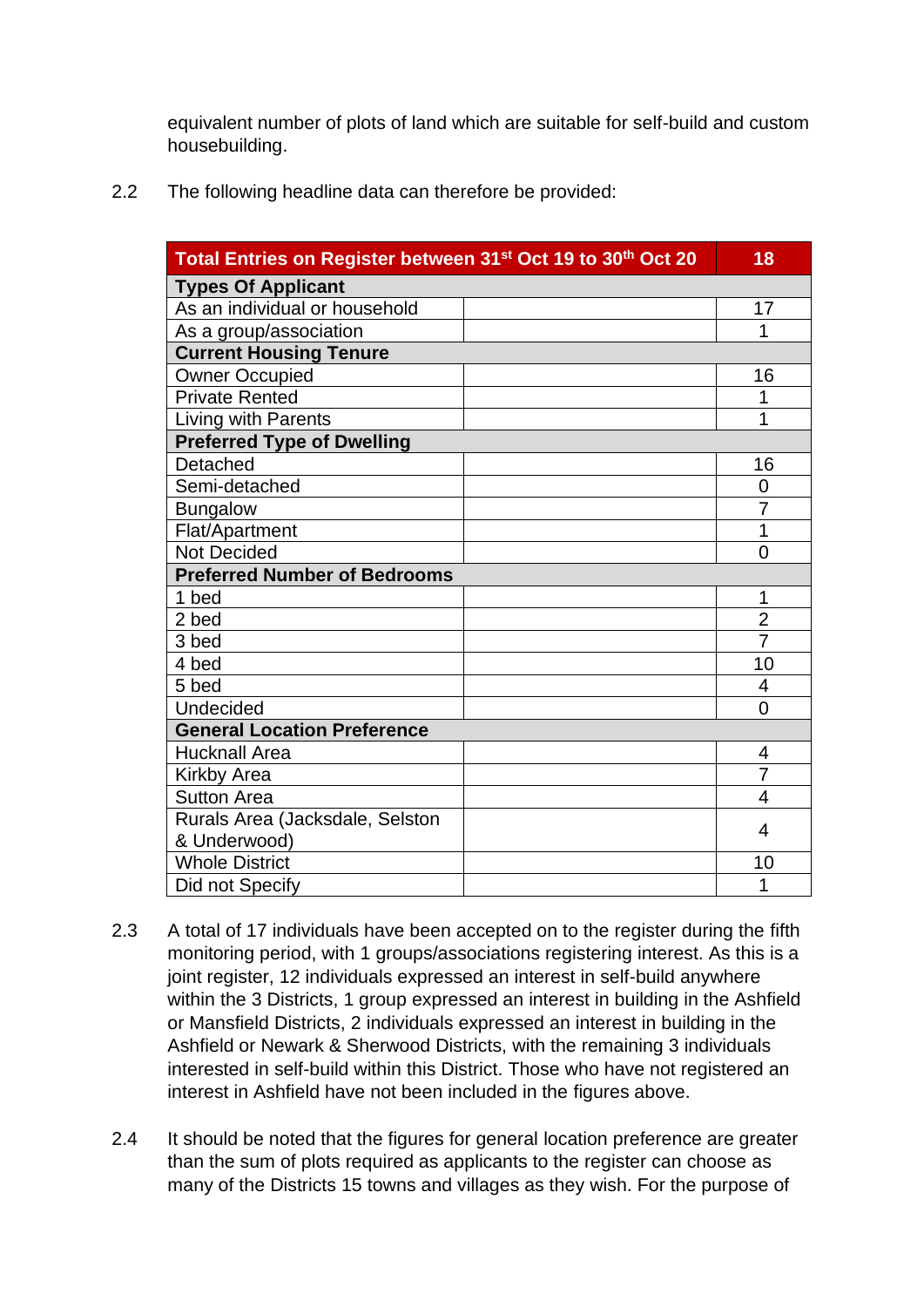monitoring however, an expressed interest on the register, is recorded as 1 required plot.

#### **3.0 Duty to Grant Planning Permission:**

- 3.1 As noted in paragraph 1.3 above, Local Authorities should give suitable development permission for enough serviced plots of land to meet the demand for self and custom build housing as identified on its register in a given period. Local Authorities have a period of 3 years from the end of the base period in which to do this.
- 3.2 A permission is regarded as suitable, if it is a permission in relation to a particular plot of land that could include self or custom housebuilding. There is no requirement for Local Authorities to disaggregate the supply to meet demand in specific parts of a Local Authority area.
- 3.3 For the purpose of assessing the supply to meet this duty, it is considered that small sites of 1-2 dwellings granted permission during the Monitoring period of 31<sup>st</sup> October 2019 to 30<sup>th</sup> October 2020, could be developed in whole or as part of a self-build or custom-build plot, and would therefore be considered suitable in accordance with planning practice guidance. Whilst plots on larger sites could come forward, it is more likely house builders would develop these plots before being offered to the market. Only where plots are specifically put forward for self-build or custom housebuilding on sites of 3 dwellings or more, will they be counted towards supply.
- 3.4 A total of 43 dwellings were granted permission on sites of 1 or 2 dwellings in 2019/20. Detail of all sites with permission are included within Appendix A of this report. The number of permissions granted within the Monitoring period are considered to be more than sufficient to meet the demand identified on the register during the respective base period.
- 3.5 The duty required by Section 2A of the 2015 Self Build and Custom Housebuilding Act (as amended by the 2016 Housing and Planning Act) is therefore considered to have been met.
- 3.6 As this is the fifth monitoring base period, a summary of the last three base periods is outlined in Appendix B to clearly demonstrate that the Council has consistently met demand.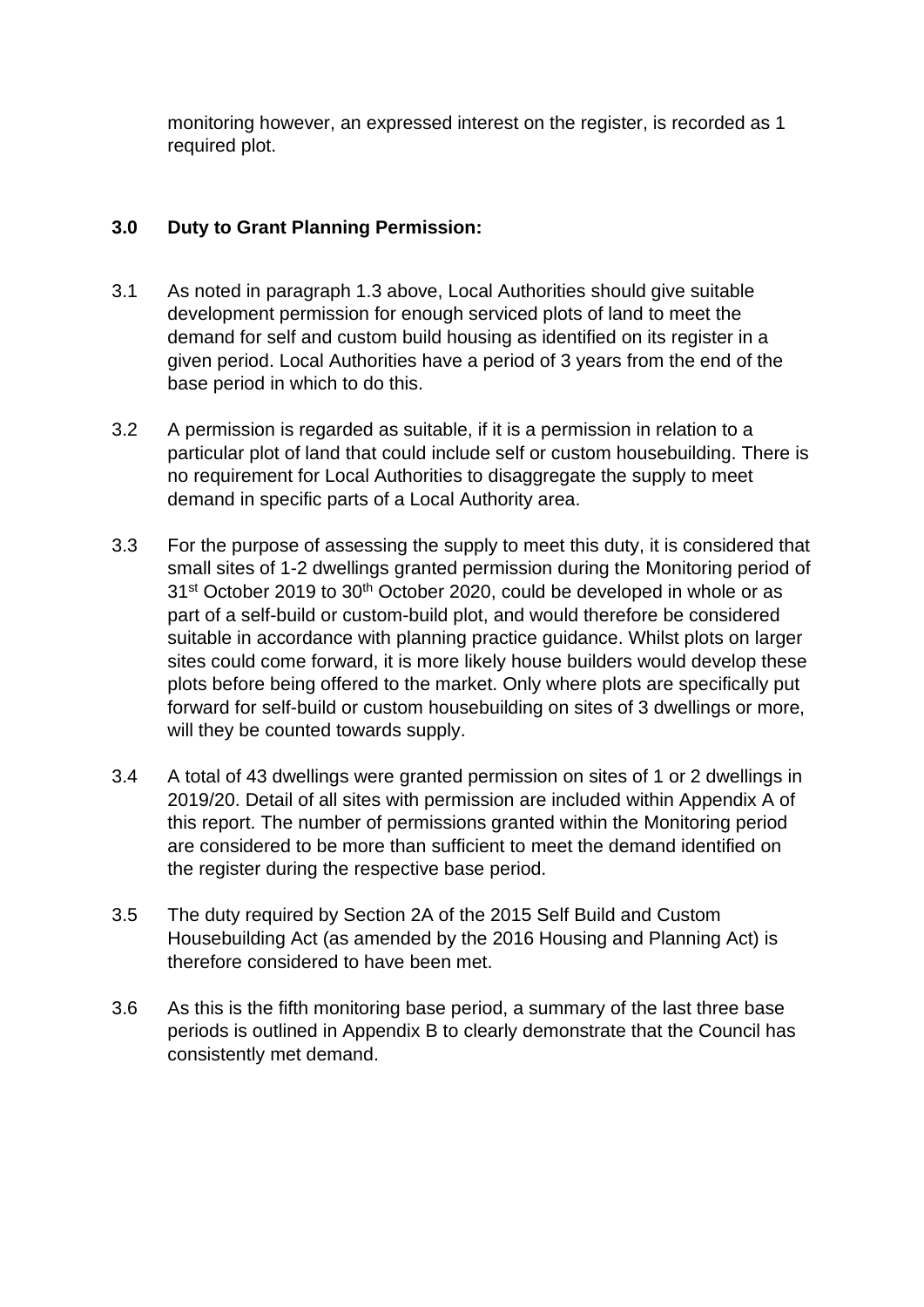**Appendix A – Permissions granted for suitable sites between 31 st October 2019 – 30th October 2020.** 

| <b>Application Number</b> | <b>Date Permission Granted</b> | <b>Number of Dwellings</b> |
|---------------------------|--------------------------------|----------------------------|
| V/2019/0526               | 08/11/2019                     | $\mathbf 1$                |
| V/2019/0588               | 11/11/2019                     | 1                          |
| V/2019/0619               | 20/11/2019                     | 1                          |
| V/2019/0641               | 27/11/2019                     | $\overline{2}$             |
| V/2019/0717               | 16/12/2019                     | 1                          |
| V/2019/0718               | 16/12/2019                     | 1                          |
| V/2019/0652               | 06/01/2020                     | 1                          |
| V/2019/0823               | 10/02/2020                     | $\overline{2}$             |
| V/2019/0807               | 12/02/2020                     | 1                          |
| V/2019/0771               | 19/02/2020                     | $\overline{2}$             |
| V/2020/0008               | 26/02/2020                     | 1                          |
| V/2020/0103               | 19/03/2020                     | 1                          |
| V/2019/0729               | 20/03/2020                     | 1                          |
| V/2020/0111               | 26/03/2020                     | 1                          |
| V/2020/0095               | 02/04/2020                     | $\overline{2}$             |
| V/2020/0117               | 08/04/2020                     | 1                          |
| V/2020/0132               | 08/04/2020                     | $\overline{2}$             |
| V/2020/0096               | 14/04/2020                     | $\overline{2}$             |
| V/2020/0163               | 07/05/2020                     | 1                          |
| V/2020/0110               | 13/05/2020                     | 1                          |
| V/2020/0212               | 13/05/2020                     | 1                          |
| V/2020/0257               | 10/06/2020                     | $\overline{2}$             |
| V/2020/0241               | 19/06/2020                     | 1                          |
| V/2020/0279               | 01/07/2020                     | 1                          |
| V/2020/0069               | 03/07/2020                     | 1                          |
| V/2020/0183               | 03/07/2020                     | 1                          |
| V/2020/0372               | 31/07/2020                     | 1                          |
| V/2020/0393               | 18/08/2020                     | $\overline{2}$             |
| V/2020/0367               | 26/08/2020                     | 1                          |
| V/2020/0400               | 04/09/2020                     | 1                          |
| V/2019/0638               | 09/09/2020                     | 1                          |
| V/2020/0419               | 22/09/2020                     | $\overline{2}$             |
| V/2020/0503               | 25/09/2020                     | 1                          |
| V/2020/0544               | 13/10/2020                     | 1                          |
| <b>Total</b>              |                                | 43                         |